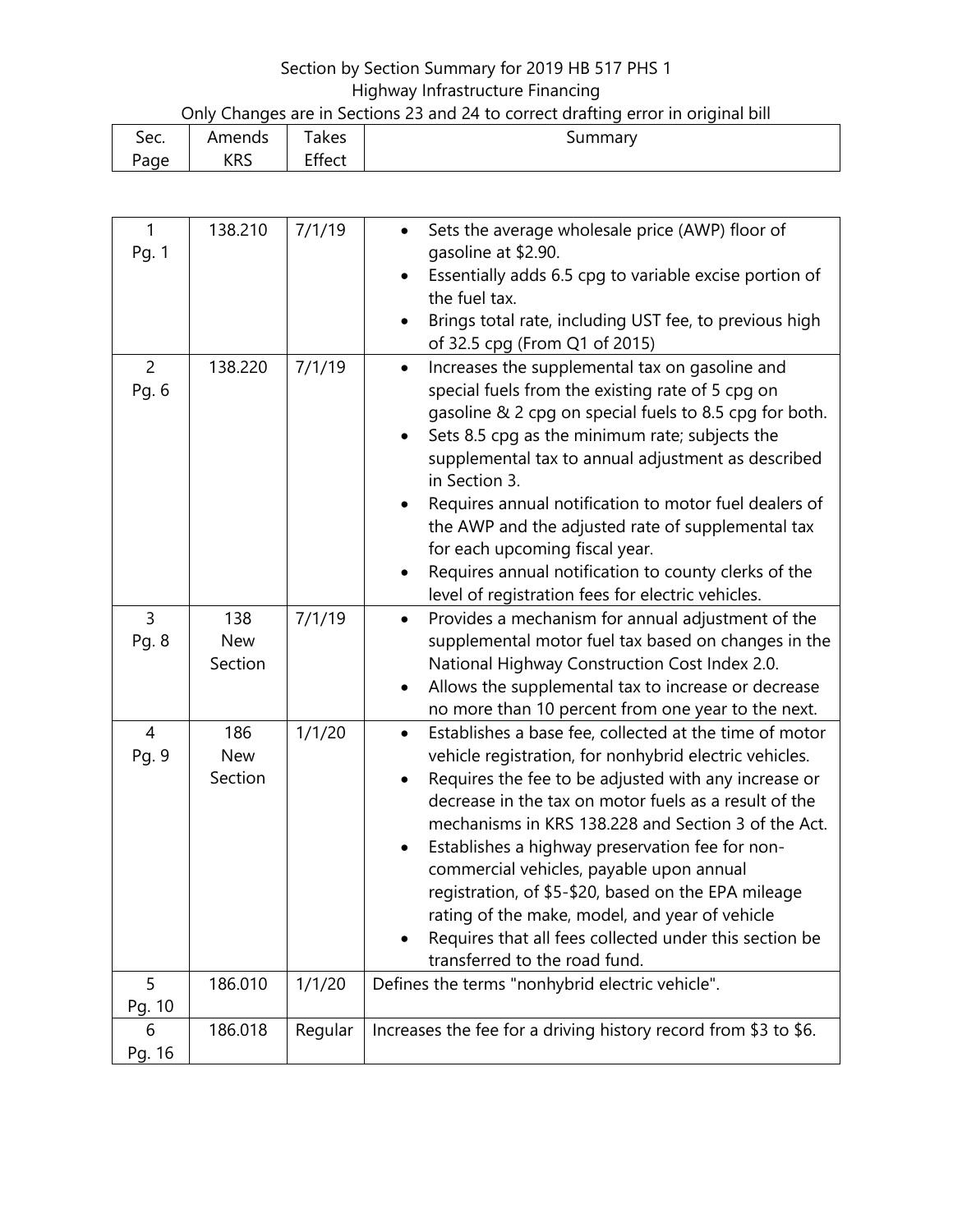## Section by Section Summary for 2019 HB 517 PHS 1 Highway Infrastructure Financing

| Only Changes are in Sections 23 and 24 to correct drafting error in original bill |  |
|-----------------------------------------------------------------------------------|--|
|                                                                                   |  |

| Sec. | Amends     | -<br>akes      | ummarvد |
|------|------------|----------------|---------|
| 'age | <b>KRS</b> | - cc<br>Effect |         |

| $\overline{7}$ | 186.020 | 1/1/20 | Eliminate the requirement to present a registration<br>$\bullet$                                                          |
|----------------|---------|--------|---------------------------------------------------------------------------------------------------------------------------|
| Pg. 17         |         |        | receipt upon vehicle renewal                                                                                              |
|                |         |        | Allow mail and online registration renewal without an<br>$\bullet$                                                        |
|                |         |        | additional fee                                                                                                            |
| 8              | 186.040 | 1/1/20 | Eliminates the \$30 county clerk fee for motor carrier<br>$\bullet$                                                       |
| Pg. 20         |         |        | registrations on vehicles in excess of 44,000 pounds.                                                                     |
|                |         |        | Clarify that apportioned vehicles are not registered<br>٠                                                                 |
|                |         |        | through the county clerks.                                                                                                |
|                |         |        | Increase the County Clerk fee for vehicle registration<br>$\bullet$                                                       |
|                |         |        | from $$6$ to $$7$                                                                                                         |
| 9              | 186.050 | 1/1/20 | Increases state fee for motor vehicle registrations<br>$\bullet$                                                          |
| Pg. 22         |         |        | from $$12$ (\$11.50 + \$0.50 reflectorized plate fee) to                                                                  |
|                |         |        | \$22.                                                                                                                     |
|                |         |        | References the fees for electric vehicles user fee and                                                                    |
|                |         |        | highway preservation fee collected under this Act.                                                                        |
|                |         |        | Provides for a \$10 late charge for vehicle<br>٠                                                                          |
|                |         |        | registrations not renewed within 30 days of                                                                               |
|                |         |        | expiration.                                                                                                               |
| 10             | 186.162 | 1/1/20 | Adjusts special license plate fees to conform to the<br>$\bullet$                                                         |
| Pg. 30         |         |        | increased state and clerk fees.                                                                                           |
|                |         |        | Makes technical corrections to clerk fees for special<br>$\bullet$                                                        |
|                |         |        | plates to clarify that purchasers to these plates owe a                                                                   |
|                |         |        | clerk fee of \$6 (This is the fee that is currently                                                                       |
|                |         |        | charged and corrects a drafting error from 2006).                                                                         |
| 11             | 186.180 | 1/1/20 | Conforming language clarifying who pays reinstatement fees                                                                |
| Pg. 37         | 186.240 |        | after a suspended registration                                                                                            |
| 12             |         | 1/1/20 | Makes conforming amendments to eliminate the separate                                                                     |
| Pg. 39         |         |        | 50 cent fee for the reflectorized plate fund and clarify that                                                             |
| 13             | 186.440 | 1/1/20 | the state registration fee includes 50 cents to go to that fund                                                           |
|                |         |        | Eliminates one of two separate fees in statute for driver<br>license reinstatement (to be consolidated in Section 15) and |
| Pg. 42         |         |        |                                                                                                                           |
|                |         |        | clarify that someone who has not paid the DL reinstatement<br>fee may not be issued a license.                            |
| 14             | 186.450 | 1/1/20 | Eliminates the other fees in statute for driver license                                                                   |
| Pg. 44         |         |        | reinstatement (to be consolidated in Section 15) and clarify                                                              |
|                |         |        | that someone must pay the DL reinstatement prior to                                                                       |
|                |         |        | relicensing.                                                                                                              |
|                |         |        |                                                                                                                           |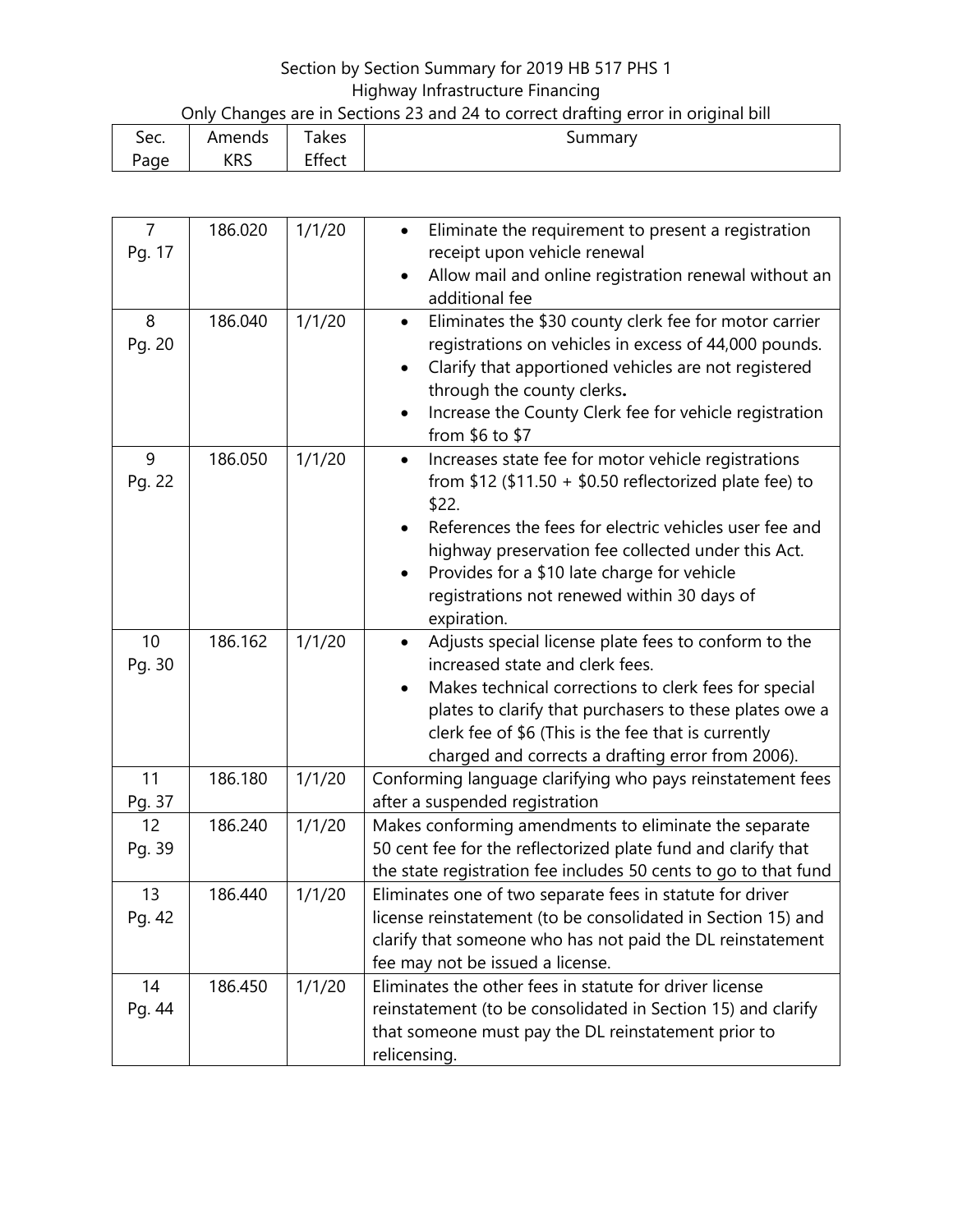## Section by Section Summary for 2019 HB 517 PHS 1 Highway Infrastructure Financing

| Only Changes are in Sections 23 and 24 to correct drafting error in original bill |  |
|-----------------------------------------------------------------------------------|--|
|                                                                                   |  |

| -<br>Sec. | Amends     | $\sim$<br>akes | summary |
|-----------|------------|----------------|---------|
| age       | <b>KRS</b> | Effect         |         |

| 15     | 186.531  | 1/1/20  | Consolidates driver license reinstatement fee<br>$\bullet$   |
|--------|----------|---------|--------------------------------------------------------------|
| Pg. 48 |          |         | language.                                                    |
|        |          |         | Sets reinstatement fee at \$100 (previously \$40)            |
|        |          |         | Provides for distribution of funds.                          |
|        |          |         | Provides for exceptions.                                     |
| 16     | 281A.150 | 1/1/20  | Increases reinstatement fees for suspended CDLs from \$50    |
| Pg. 52 |          |         | to \$100                                                     |
| 17     | 186.164  | 1/1/20  | Conforming amendment Registration and Clerk's fees for       |
| Pg. 54 |          |         | special plates                                               |
| 18     | 186A.130 | Regular | Sets fees for titles and adjust the distribution of fees as  |
| Pg. 61 |          |         | follows:                                                     |
|        |          |         | Initial<br>\$25 (\$18 KYTC / \$7 Clerk)<br>$\bullet$         |
|        |          |         | Duplicate \$10 (\$6 KYTC / \$4 Clerk)<br>$\bullet$           |
|        |          |         | \$40 (\$32 KYTC / \$7 Clerk<br>Speed                         |
| 19     | 186A.245 | Regular | Conforming language on fees and distributions duplicate      |
| Pg. 62 |          |         | titles.                                                      |
| 20     | 189.574  | Regular | Increases the fee for state traffic school from \$15 to \$50 |
| Pg. 63 |          |         |                                                              |
| 21     | 189.270  | Regular | Increases fees for various overweight and overdimensional    |
| Pg. 67 |          |         | permits.                                                     |
| 22     | 174      | Regular | Creates the multimodal transportation fund.                  |
| Pg. 71 | Create   |         | Specifies allowable uses for moneys in the fund.             |
|        |          |         | Appropriates funds for those purposes.                       |
| 23     | 177.320  | 7/1/19  | Set up a two tier revenue sharing percentage system for      |
| Pg. 72 |          |         | counties:                                                    |
|        |          |         | 1. If the amount fuel tax that is eligible for revenue       |
|        |          |         | sharing in any one year is $<$ \$825 million, 18.3%          |
|        |          |         | goes to county roads (Same as current formula)               |
|        |          |         | If the amount of fuel tax that is eligible for revenue<br>2. |
|        |          |         | sharing in any one year is $> $825$ million, county          |
|        |          |         | roads will receive:                                          |
|        |          |         | 18.3% of \$825 Million                                       |
|        |          |         | 13% of any amount in excess of \$825 million                 |